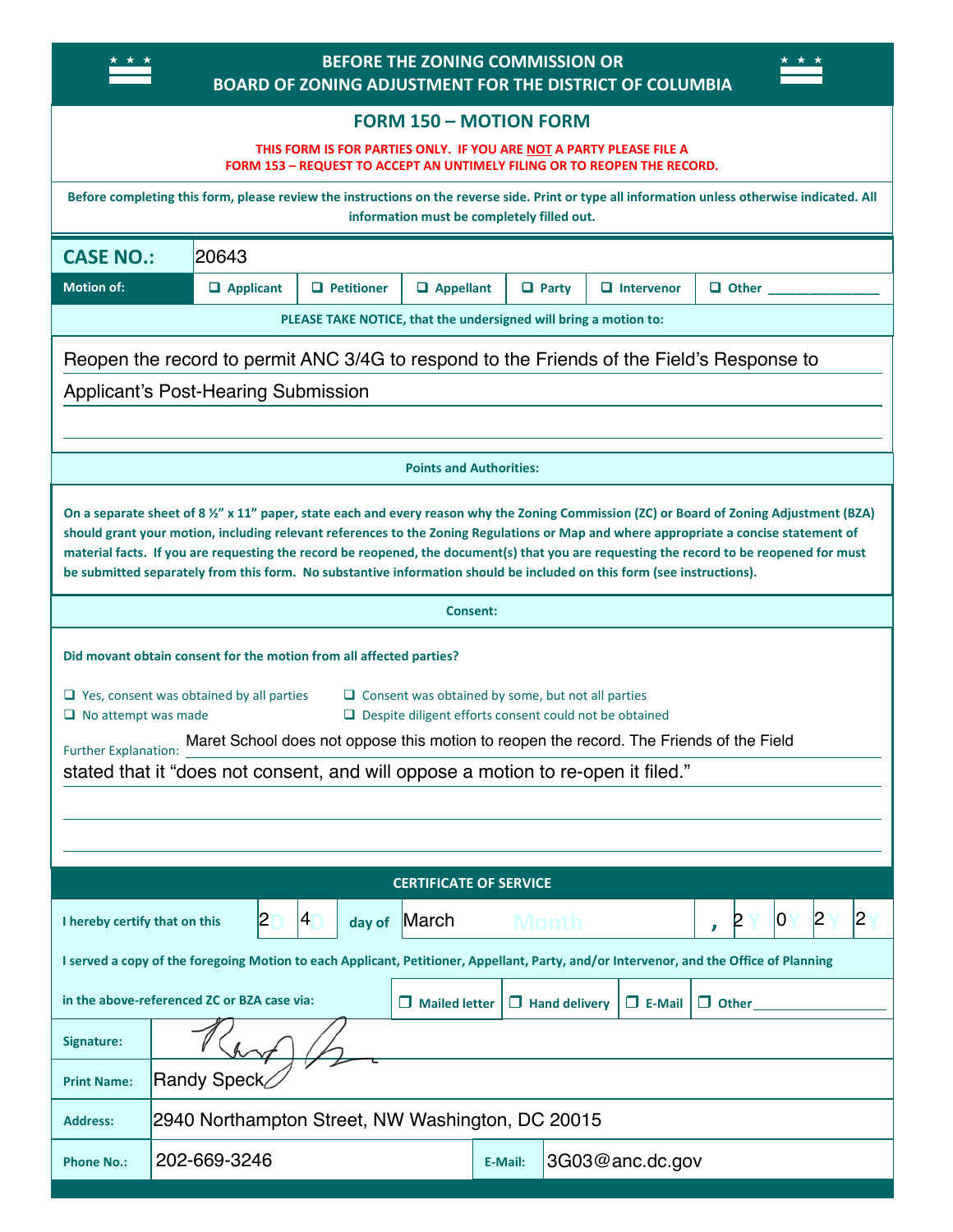## **BEFORE THE BOARD OF ZONING ADJUSTMENT OF THE DISTRICT OF COLUMBIA**

Application of

The Maret School BZA Case No. 20643

# **ANC 3/4G's Response to Friends of the Field's Post-Hearing Submission March 24, 2022**

ANC 3/4G respectfully requests that the Board of Zoning Adjustment reopen the record to permit the Commission to respond to the Friends of the Field's ("FoF's") unsigned March 23, 2022 "Response to Applicant's Post-Hearing Submission" ([Ex. 285](https://app.dcoz.dc.gov/Exhibits/2010/BZA/20643/Exhibit344.pdf)). FoF waited until after the record in this case closed to make demonstrably false statements about the Commission and its consideration of this Application.<sup>[1](#page-0-0)</sup> Now FoF's counsel has indicated that it will oppose a motion to reopen the record. The Board will rightly focus on the substantive issues before it rather than FoF's unfounded allegations. The Commission is proud of its work on this case and wishes to have the improperly

<sup>&</sup>lt;sup>[1](#page-0-1)</sup> Although FoF states that its complaint with the Board of Ethics and Accountability (BEGA) "is a matter of public record" (Ex. 285, page 6), FoF refuses to give the Commission a copy of its complaint, and BEGA regulations require that a complaint be kept confidential. [3 DCMR § 5302.7](http://dcrules.elaws.us/dcmr/3-5302) ("The identity of an individual who is the subject of a written complaint transmitted to the Board . . . *shall not be disclosed* without the individual's consent unless or until the Board finds reason to believe that the individual has committed a violation and the Board finds that disclosure would not harm the investigation" (emphasis added)).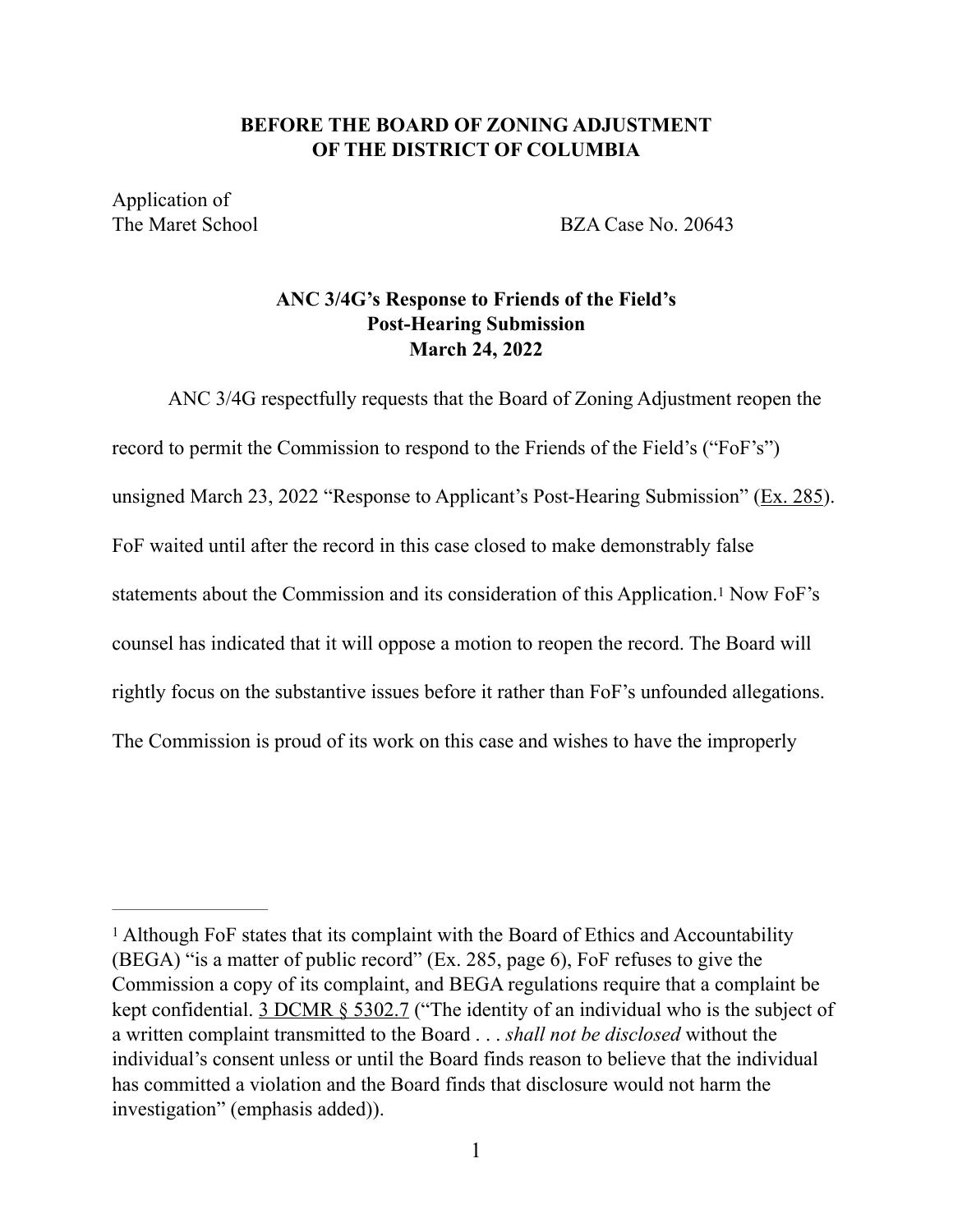raised allegations stricken from the record or to have an opportunity to briefly set the record straight.[2](#page-0-2)

As an initial matter, pages 6 through 12 of FoF's response should not be permitted and should be stricken from the record. The Board's March 11, 2022 memo to file only permitted the parties to submit "Responses to Applicant's filings" [\(Ex. 280\)](https://app.dcoz.dc.gov/Exhibits/2010/BZA/20643/Exhibit333.pdf). None of FoF's claims in this section in any way respond to the Applicant's March 16, 2022 post-hearing submission [\(Ex. 282](https://app.dcoz.dc.gov/Exhibits/2010/BZA/20643/Exhibit335.pdf) and its attachments). All of the assertions could have been made at the March 9, 2022 hearing when the Commission could have presented evidence refuting each claim. Instead, FoF attempts to slip these specious claims into the record when the Commission has no formal opportunity to respond. The Board should strike pages 6 through 12 of the FoF's post-hearing submission from the record and disregard it.

To the extent that the Board permits these seven accusations to remain in the record, each of them is inaccurate and is easily refuted[.3](#page-0-3)

1. There were no material omissions in the ANC's recommendation of approval of the Episcopal Center for Children's (ECC's) historic landmark designation. If FoF had reviewed the entire record of the Commission's February 22, 2021 meeting on the Commission's website, it would have known that Maret's lease of the ECC field was

This response is not intended to comprehensively address every FoF accusation. The [2](#page-0-4) Commission's effort to remain concise should not be construed as agreement with any of the FoF's assertions.

<sup>&</sup>lt;sup>[3](#page-0-5)</sup> The Commission refuted most of FoF's allegations in its response to FoF's Motion to Postpone [\(Ex. 207\)](https://app.dcoz.dc.gov/Exhibits/2010/BZA/20643/Exhibit250.pdf), and the BZA denied the motion as well as FoF's renewed Motion to Postpone [\(Ex. 273\)](https://app.dcoz.dc.gov/Exhibits/2010/BZA/20643/Exhibit325.pdf), finding that those FoF arguments were not germane to this case.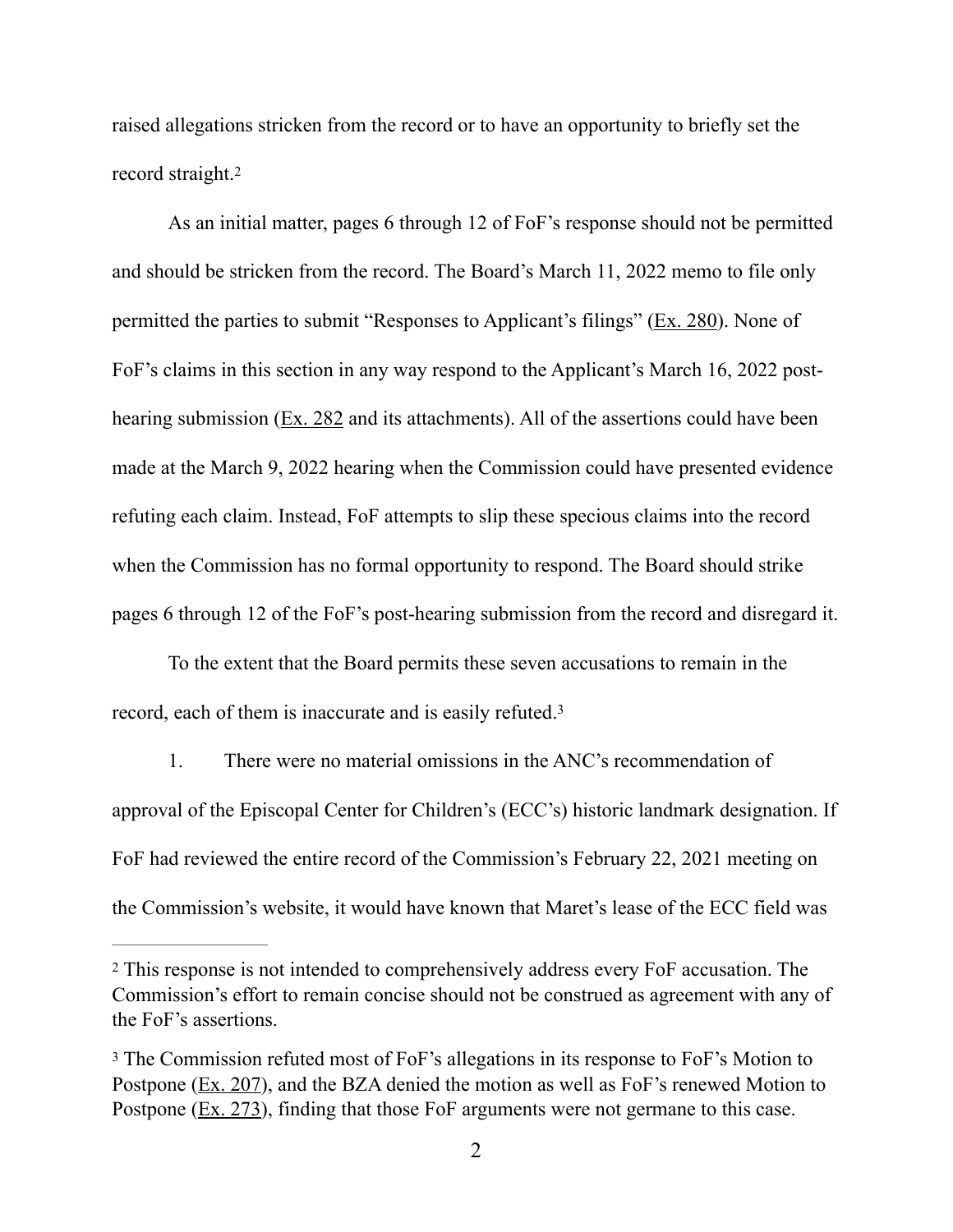discussed (at  $0.57:20-01:00:30$  on the <u>video</u> of this meeting). Possible concerns were raised, and Chair Speck indicated that they would be fully explored in future meetings because Maret would need a BZA special exception where the Commission could participate. For purposes of the historic designation, however, the Commissioners and ECC agreed that the leased field would not affect the proposed designation in any way.

2. Commissioner Speck fully disclosed his decades-ago relationship with Maret, $4$  and FoF is so familiar with that history that they know the years that his daughter attended Maret — 1990-1996. There is no evidence that this remote connection influenced Commissioner Speck's work on this case, that it is material in any respect to the ANC's work, or that he would derive any personal benefit from the outcome. Indeed, as one of seven Commissioners, Commissioner Speck raised multiple concerns about Maret's proposal,<sup>5</sup> and Maret made changes to its plans to address those concerns.

3. Each Commissioner has disclaimed any conflict that would require recusal or any other restriction on participation in this case.<sup>[6](#page-0-8)</sup> FoF offers no facts suggesting that any Commissioner has a financial or other materially recognizable interest in the outcome here. If elected commissioners were deemed disqualified from participating fully in

<sup>&</sup>lt;sup>[4](#page-0-9)</sup> See the Commission's January 14, 2022 response to FoF's position statement (January 14th Response), Section 2, posted on the Commission's [website](https://anc3g.org/wp-content/uploads/2022/01/ANC-34G_Disclosure-Statement-re-Maret-ECC-BZA-Application_1-14-22_posted.docx).

<sup>&</sup>lt;sup>[5](#page-0-10)</sup> Oddly, FoF contends at page 1 of its post-hearing submission that Commissioners Speck and Higgins suggested that Maret should address an issue that is now central to FoF's jurisdictional argument. That is the opposite of bias. To the contrary, that entire [document](https://anc3g.org/wp-content/uploads/2022/02/Maret-BZA-Statement-in-Support-of-Athletics-Field-Use-10.15.21-ANC-Comments-10-24-21.pdf) demonstrates the Commissioners' careful questioning of Maret's initial plans.

<sup>&</sup>lt;sup>6</sup> [January 14th Response](https://anc3g.org/wp-content/uploads/2022/01/ANC-34G_Disclosure-Statement-re-Maret-ECC-BZA-Application_1-14-22_posted.docx), Section 2.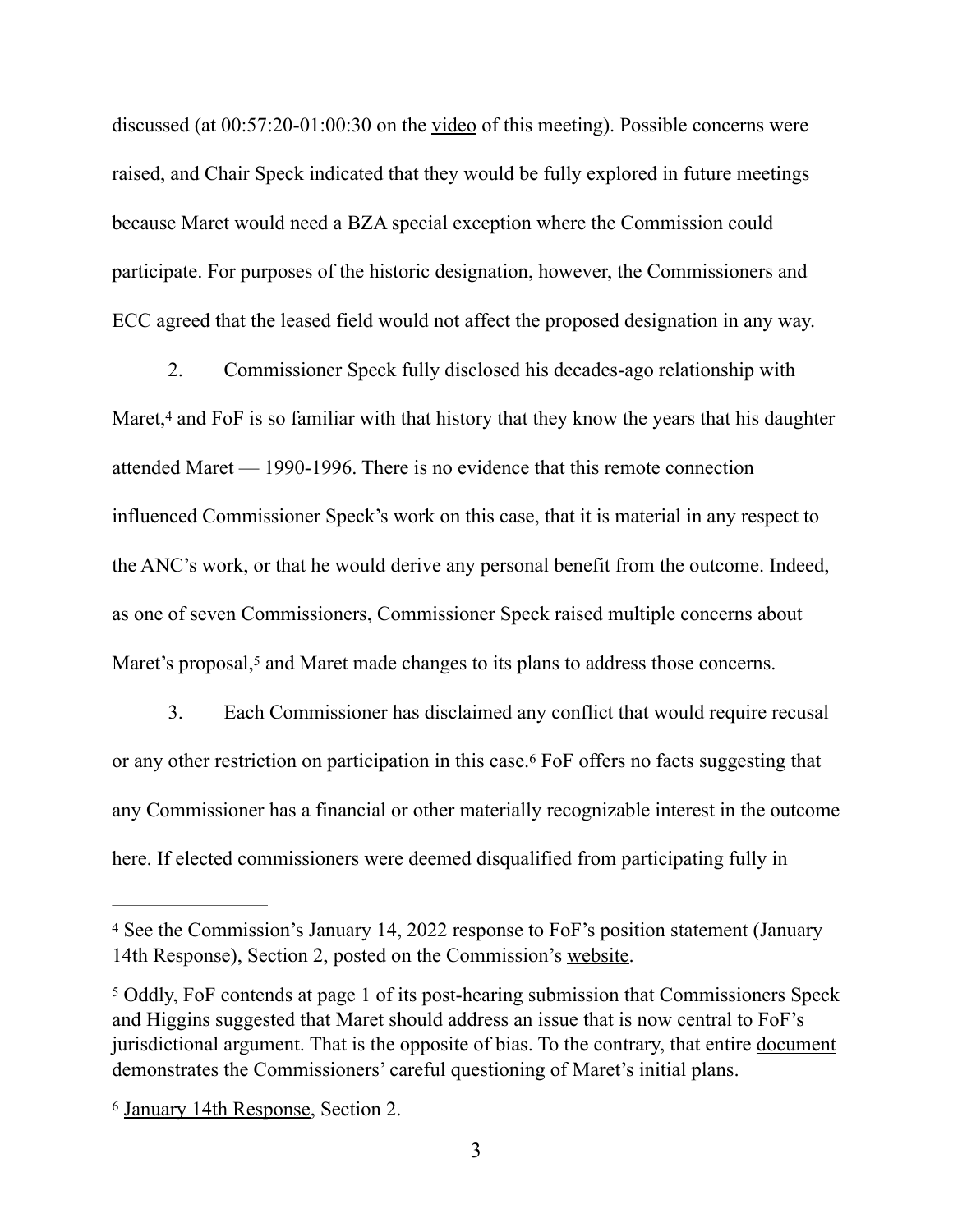matters affecting the schools that their children attended 25 years ago, they would be precluded from many matters affecting their constituents who also have children attending those schools. Within our ANC's boundaries, such a rule would preclude many commissioners from participating in matters affecting Lafayette Elementary School, Blessed Sacrament School, or St. John's College High School. Similarly, such a rule could preclude Commissioners from participating in matters affecting Temple Sinai, or the Ingleside and Knollwood senior residences.

Commissioners may have been elected precisely because they can represent parents with children at those schools, members of the synagogue, or residents at a retirement community. Unlike the BZA, the ANC is not an adjudicatory body, and the recusal rules that might apply to the BZA are inapplicable to the elected community representatives.

4. Rather than acting improperly in some fashion, the Commission followed the BZA's instructions in working with Maret when it was preparing its application. The BZA has "strongly encouraged" special exception applicants to contact the affected ANC "to discuss the merits of their application."<sup>[7](#page-0-8)</sup> Maret properly followed those instructions

<sup>&</sup>lt;sup>7</sup> BZA Tutorial on "[Burden of Proof/Special Exception,](https://dcoz.dc.gov/sites/default/files/dc/sites/dcoz/publication/attachments/BurdenofProof_SpecialException.pdf)" January 12, 201[7](#page-0-12), page 12.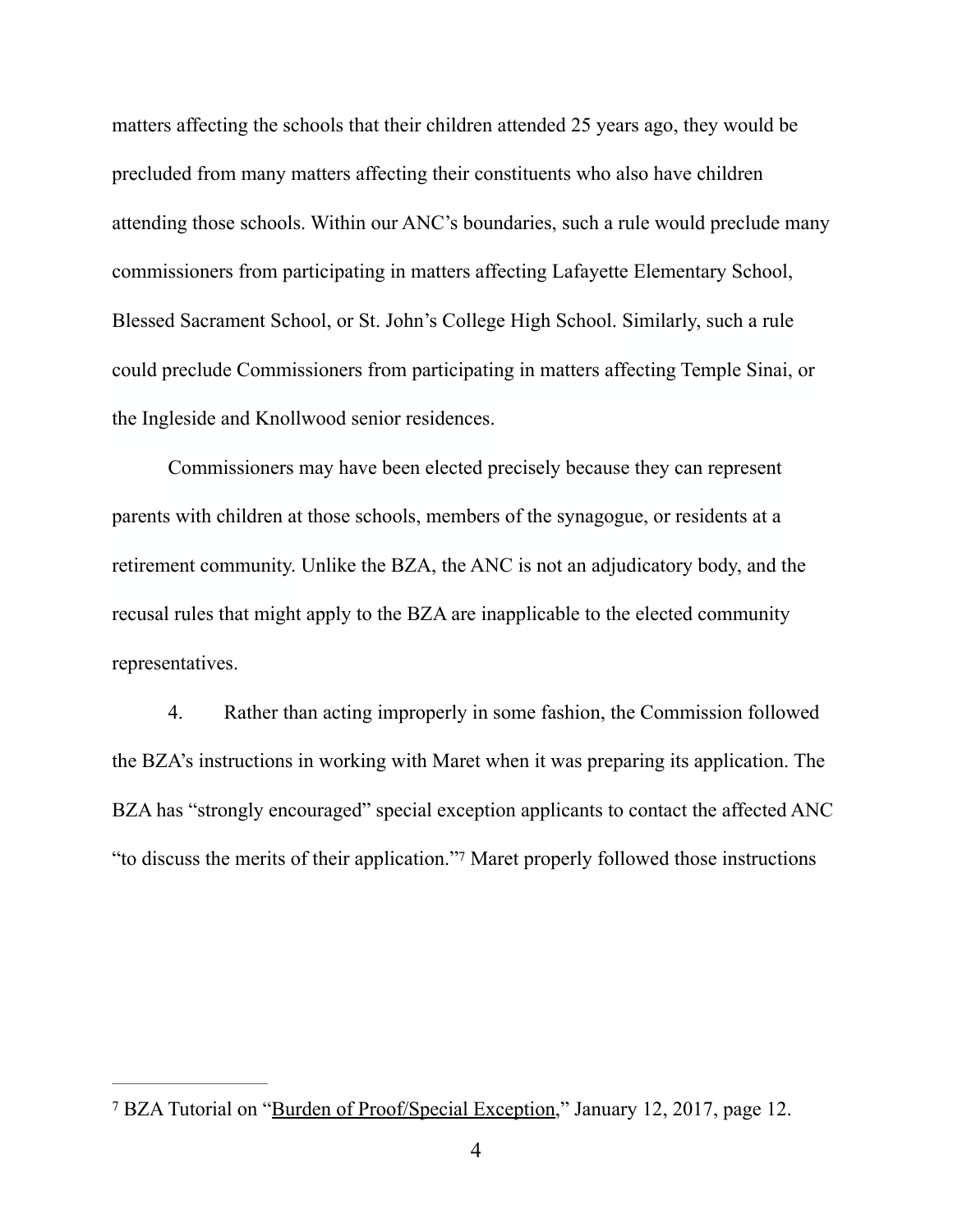before submitting its application, and the Commission properly provided feedback based on residents' concerns.[8](#page-0-13)

5. For more than two months, the Commission attempted to find compromises that would be acceptable to Maret and the community. We were able to identify many areas of common ground that were incorporated in conditions for approval of the application. FoF members of the Commission's advisory group refused, however, to work with the non-FoF members of that group, who dissented from the FoF proposals on the disputed issues. As FoF agreed, they were at an impasse with Maret on some fundamental questions. Because the parties could not agree, the Commissioners had to consider the merits of the parties' positions as well as the reports from the relevant District agencies. All of the Commissioners agreed with the Commission's final recommendations on those disputed issues. The fact that FoF could not present persuasive arguments for its positions is not evidence of bias in favor of the applicant.

6. The Commission heard extensively from the community and the parties at a series of meetings, including its regular January 10, 2022 meeting, a special meeting on February 1, 2022, and a special meeting on February 24, 2022, that was devoted entirely to consideration of a draft resolution. The Commission also received written comments

[<sup>8</sup>](#page-0-14) Before Maret filed the application in this case, the Commission invited it to present its initial plans at the Commission's September 27, 2021 public meeting. As reflected in the detailed [minutes](https://anc3g.org/wp-content/uploads/2021/11/ANC-34G-minutes-Sept-27-2021-FINAL.pdf) on the Commission's website, the Commission heard community concerns during a two-hour discussion. FoF ignores this community meeting and fact that Commissioner Speck promptly gave the markup of Maret's draft application to one of the FoF organizers.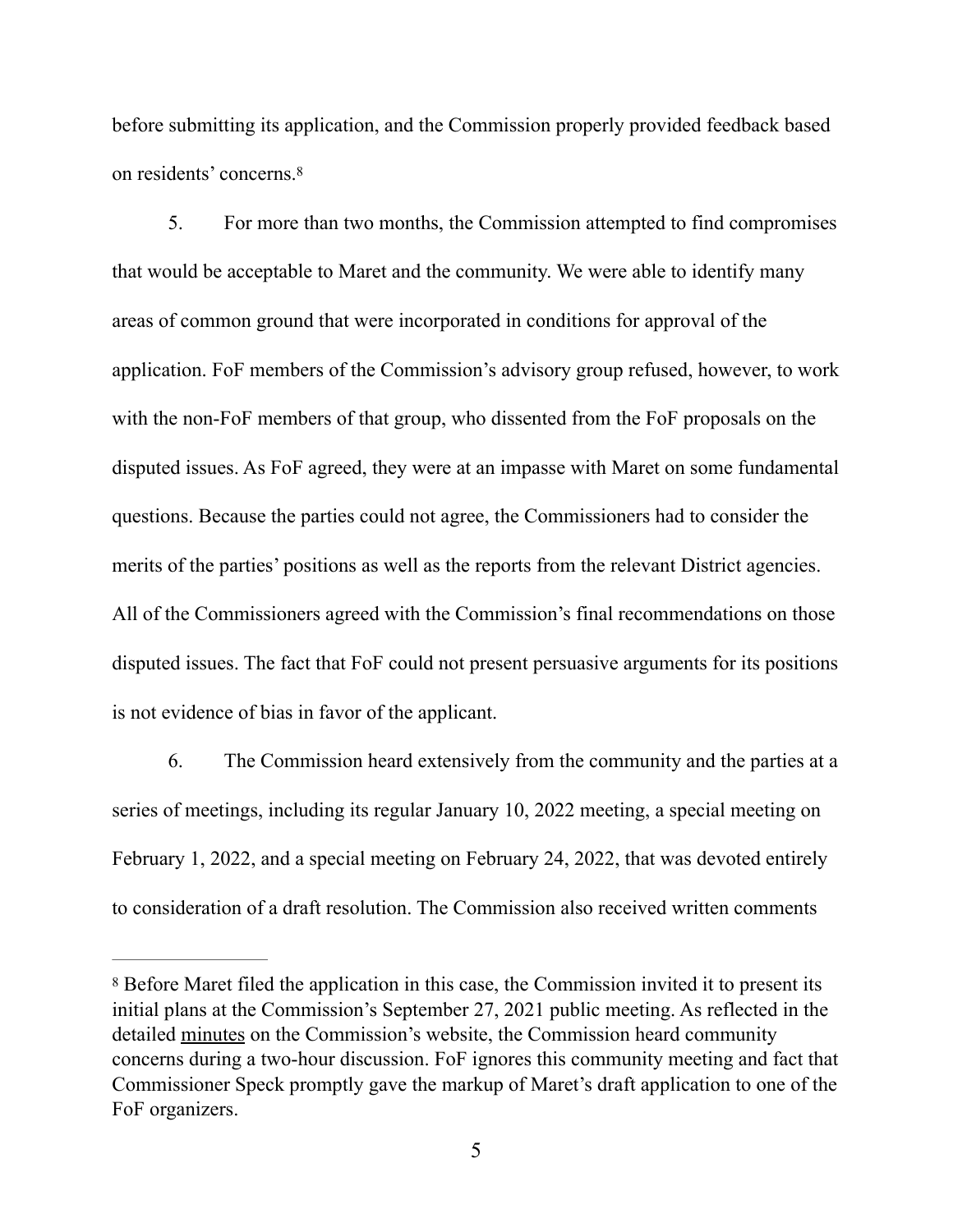from [Maret](https://anc3g.org/wp-content/uploads/2022/02/BZA-Application-No.-20643-Applicants-Response-to-ANC-Proposed-Conditions-of-Approval-4889-6218-4208-v.1.pdf) and [FoF.](https://anc3g.org/wp-content/uploads/2022/02/20220224-FOF-Submission.pdf) Based on the entirety of all the comments it received, the Commissioners made final changes to be considered at their regular meeting on February 28, 2022. At that point, all the parties' positions were well known, and no further input was required. The Commission unanimously adopted its resolution based on the totality of the information available to it.

7. The Commissioners upheld their oath to decide this matter before it "from the viewpoint of the best interest of the District of Columbia as a whole." Almost all of the FoF members reside in only one single member district represented by one of the seven Commissioners. Six of the Commissioners represent constituents who are not FoF members and may have very different — but equally strongly held — views. We must also represent ECC's interests, which are important to our community and the District. FoF seeks to disenfranchise the rest of our ANC in order to exclusively serve the interests of a group of vocal immediate neighbors. That is not our mandate. The Commissioners — like the BZA — must weigh all of competing interests, and we did so in this instance.

The Commissioners stand steadfastly by their resolution and report to the BZA [\(Ex. 233\)](http://www.apple.com). As the Board recognized at the March 9, 2022 hearing, this report represents hundreds of hours work by all of the Commissioners, who listened to residents, researched the issues, and analyzed all of the facts. This was not the product of bias but of sincere dedication to serving the community and reliance on the expertise of the District agencies charged with reviewing this application.

6